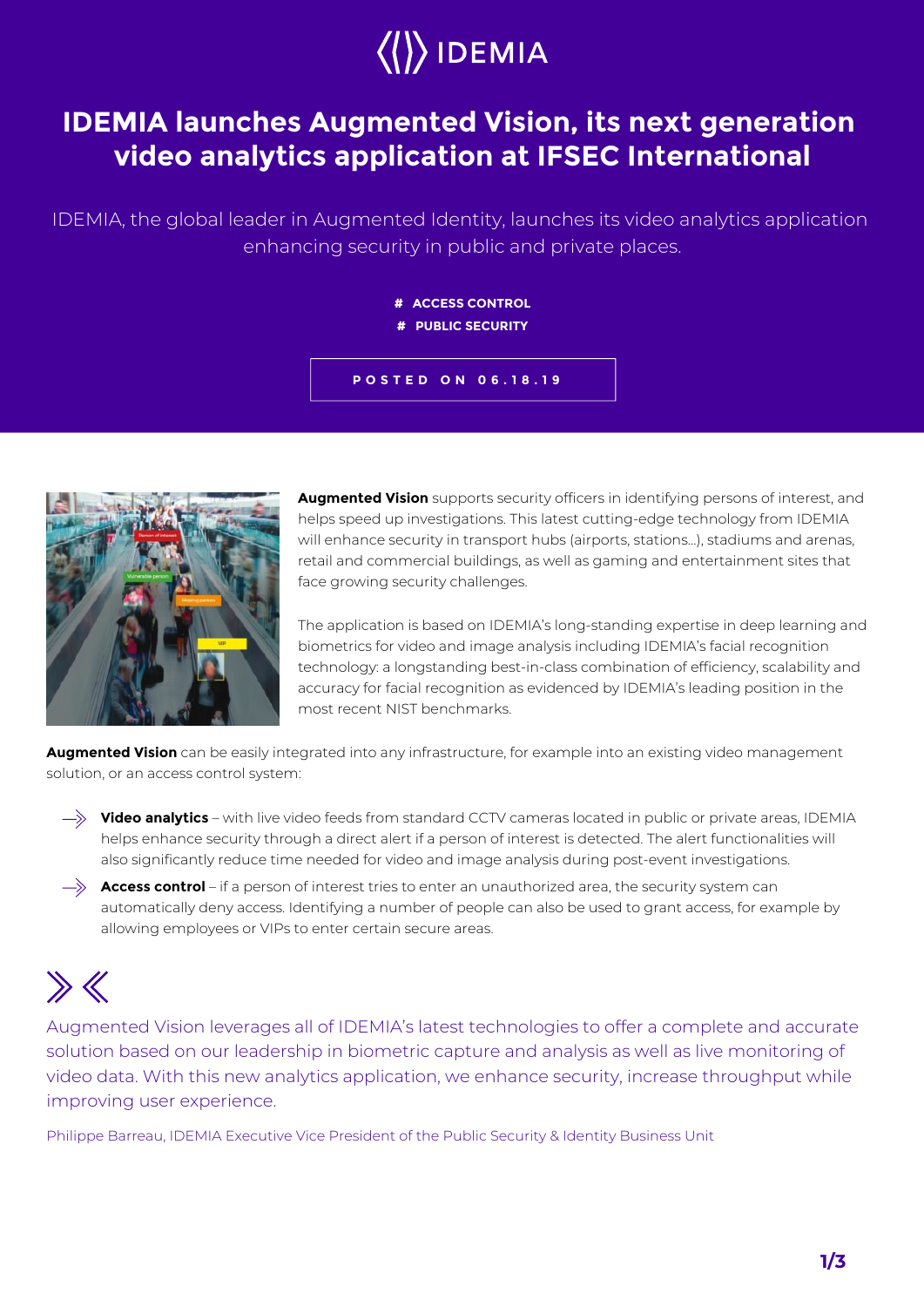## $\rightarrow$

With Augmented Vision, we give our Partners the capability to capitalize upon existing video infrastructures with biometric access control. It paves the way for our next facial recognitionbased innovations for access control and time & attendance applications.

Yves Portalier Executive Vice President of the Connected Objects Business Unit

Visitors to IFSEC International (ExCeL London, June 18 – 20) will have the opportunity to discover **Augmented Vision**\* on stand IF3130, where IDEMIA will showcase its full range of solutions for Access Control and Time & Attendance. An **Augmented Vision** Experience and Hospitality suite will host more demonstrations with real-life scenarios, to offer visitors a truly immersive experience.

Leader in biometrics, IDEMIA develops products and solutions in accordance with the Privacy by Design and by Default principles. IDEMIA is strongly committed to helping protect and secure citizens and consumers' privacy with the highest possible level of data protection for identity verification and authentication technologies.

Key differentiators of **Augmented Vision**:

- **Fast, accurate live operations monitoring**
- **Multiple video analytics algorithms** in one package: face, silhouette, vehicles, number plate, objects
- $\rightarrow$  **High accuracy biometric pedigree** with a NIST tested (FIVE 2017) live facial recognition monitoring technology

\*The use of Augmented Vision is subject to the conditions of local applicable law. IDEMIA recommends that its clients ensure that the national laws allow for its use and deployment locally.

About us - IDEMIA, the global leader in Augmented Identity, provides a trusted environment enabling citizens and consumers alike to perform their daily critical activities (such as pay, connect and travel), in the physical as well as digital space.

Securing our identity has become mission critical in the world we live in today. By standing for Augmented Identity, an identity that ensures privacy and trust and guarantees secure, authenticated and verifiable transactions, we reinvent the way we think, produce, use and protect one of our greatest assets – our identity – whether for individuals or for objects, whenever and wherever security matters. We provide Augmented Identity for international clients from Financial, Telecom, Identity, Public Security and IoT sectors.

With 13,000 employees around the world, IDEMIA serves clients in 180 countries.